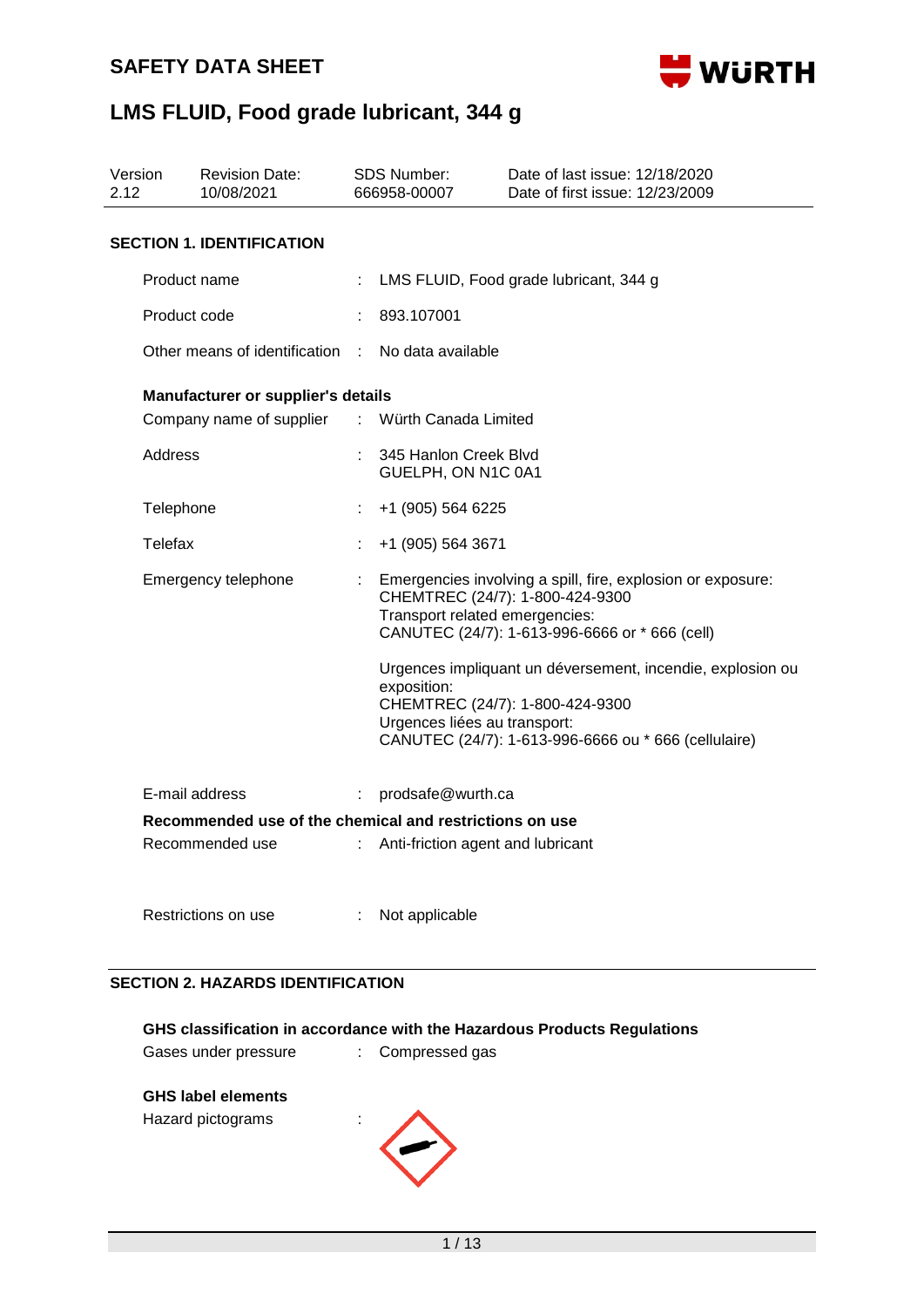

| Version<br>2.12                 | <b>Revision Date:</b><br>10/08/2021 |                                                          | SDS Number:<br>666958-00007 | Date of last issue: 12/18/2020<br>Date of first issue: 12/23/2009 |  |
|---------------------------------|-------------------------------------|----------------------------------------------------------|-----------------------------|-------------------------------------------------------------------|--|
| Signal Word                     |                                     |                                                          | Warning                     |                                                                   |  |
| <b>Hazard Statements</b>        |                                     | H280 Contains gas under pressure; may explode if heated. |                             |                                                                   |  |
| <b>Precautionary Statements</b> |                                     |                                                          | Storage:<br>place.          | P410 + P403 Protect from sunlight. Store in a well-ventilated     |  |

# **Other hazards**

None known.

### **SECTION 3. COMPOSITION/INFORMATION ON INGREDIENTS**

| Substance / Mixture |  | Mixture |
|---------------------|--|---------|
|                     |  |         |

#### **Components**

| Chemical name                      | <b>ICommon</b><br>Name/Synonym | ICAS-No.  | Concentration (% w/w) |
|------------------------------------|--------------------------------|-----------|-----------------------|
| White mineral oil (pe-<br>(troleum | Paraffinum<br>lliauidum        | 8042-47-5 | $>= 80 - \le 100$ *   |

\* Actual concentration or concentration range is withheld as a trade secret

## **SECTION 4. FIRST AID MEASURES**

| If inhaled                                                        | : If inhaled, remove to fresh air.<br>Get medical attention if symptoms occur.                                            |
|-------------------------------------------------------------------|---------------------------------------------------------------------------------------------------------------------------|
| In case of skin contact                                           | $\therefore$ Wash with water and soap as a precaution.<br>Get medical attention if symptoms occur.                        |
| In case of eye contact                                            | $\therefore$ Flush eyes with water as a precaution.<br>Get medical attention if irritation develops and persists.         |
| If swallowed                                                      | : If swallowed, DO NOT induce vomiting.<br>Get medical attention if symptoms occur.<br>Rinse mouth thoroughly with water. |
| Most important symptoms<br>and effects, both acute and<br>delayed | : None known.                                                                                                             |
| Protection of first-aiders                                        | No special precautions are necessary for first aid responders.                                                            |
| Notes to physician                                                | Treat symptomatically and supportively.                                                                                   |

# **SECTION 5. FIRE-FIGHTING MEASURES**

| Suitable extinguishing media : Water spray |                        |
|--------------------------------------------|------------------------|
|                                            | Alcohol-resistant foam |
|                                            | Carbon dioxide (CO2)   |
|                                            | Dry chemical           |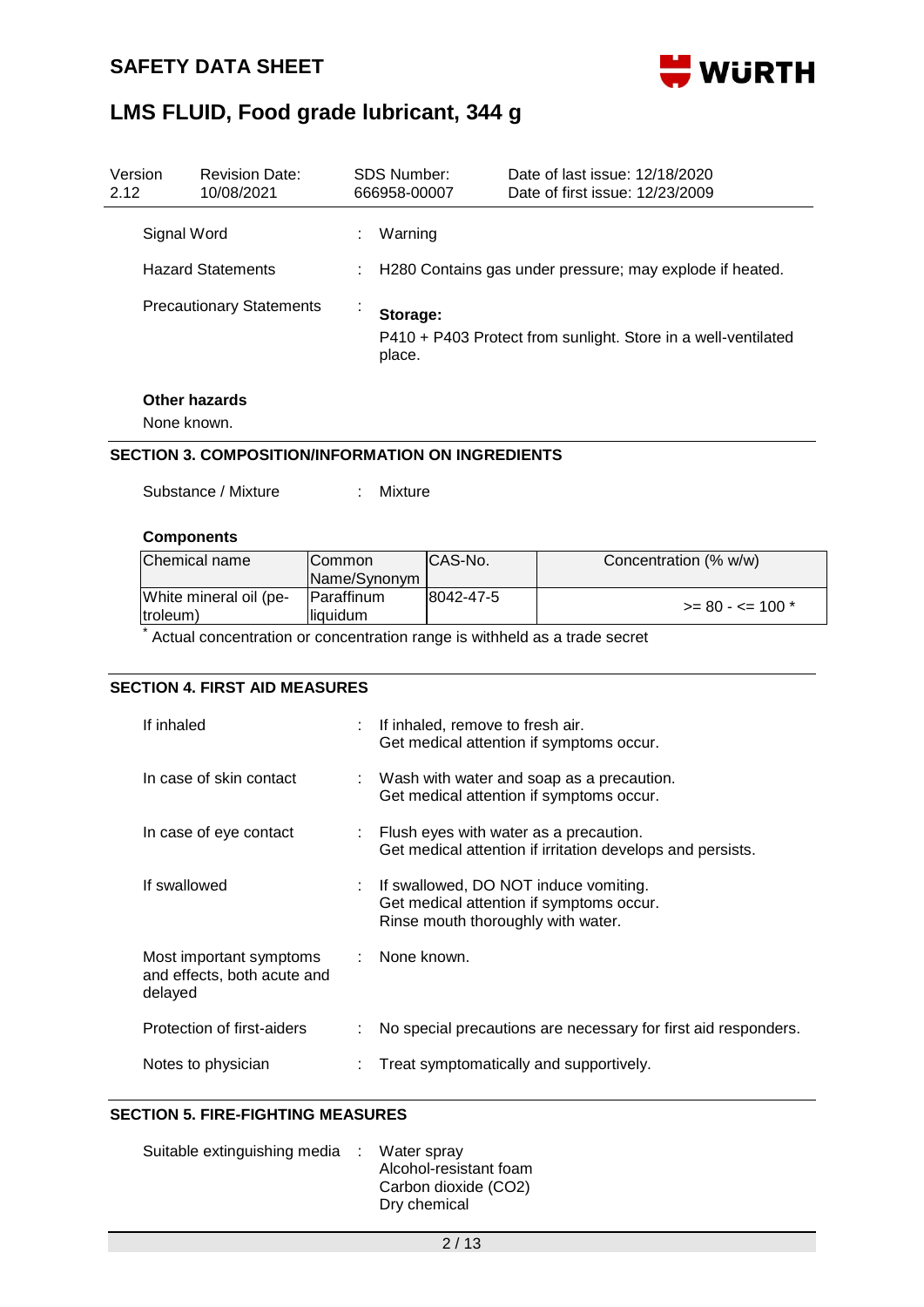

| Version<br>2.12 |                                          | <b>Revision Date:</b><br>10/08/2021 |    | SDS Number:<br>666958-00007                                                                                                                                       | Date of last issue: 12/18/2020<br>Date of first issue: 12/23/2009                                                                                                                                                              |  |
|-----------------|------------------------------------------|-------------------------------------|----|-------------------------------------------------------------------------------------------------------------------------------------------------------------------|--------------------------------------------------------------------------------------------------------------------------------------------------------------------------------------------------------------------------------|--|
|                 | media                                    | Unsuitable extinguishing            | t. | None known.                                                                                                                                                       |                                                                                                                                                                                                                                |  |
|                 | Specific hazards during fire<br>fighting |                                     | t. | Exposure to combustion products may be a hazard to health.<br>If the temperature rises there is danger of the vessels bursting<br>due to the high vapor pressure. |                                                                                                                                                                                                                                |  |
|                 | Hazardous combustion prod- :<br>ucts     |                                     |    | Carbon oxides                                                                                                                                                     |                                                                                                                                                                                                                                |  |
|                 | ods                                      | Specific extinguishing meth-        | ÷. | SO.<br>Evacuate area.                                                                                                                                             | Use extinguishing measures that are appropriate to local cir-<br>cumstances and the surrounding environment.<br>Use water spray to cool unopened containers.<br>Remove undamaged containers from fire area if it is safe to do |  |
|                 | for fire-fighters                        | Special protective equipment :      |    | necessary.<br>Use personal protective equipment.                                                                                                                  | Wear self-contained breathing apparatus for firefighting if                                                                                                                                                                    |  |

## **SECTION 6. ACCIDENTAL RELEASE MEASURES**

| Personal precautions, protec- :<br>tive equipment and emer-<br>gency procedures | Follow safe handling advice (see section 7) and personal pro-<br>tective equipment recommendations (see section 8).                                                                                                                                                                                                                                                                                                                                                                                                                                                                                                                                                    |
|---------------------------------------------------------------------------------|------------------------------------------------------------------------------------------------------------------------------------------------------------------------------------------------------------------------------------------------------------------------------------------------------------------------------------------------------------------------------------------------------------------------------------------------------------------------------------------------------------------------------------------------------------------------------------------------------------------------------------------------------------------------|
| Environmental precautions                                                       | Avoid release to the environment.<br>Prevent further leakage or spillage if safe to do so.<br>Prevent spreading over a wide area (e.g., by containment or<br>oil barriers).<br>Retain and dispose of contaminated wash water.<br>Local authorities should be advised if significant spillages<br>cannot be contained.                                                                                                                                                                                                                                                                                                                                                  |
| Methods and materials for<br>containment and cleaning up                        | Soak up with inert absorbent material.<br>For large spills, provide diking or other appropriate contain-<br>ment to keep material from spreading. If diked material can be<br>pumped, store recovered material in appropriate container.<br>Clean up remaining materials from spill with suitable absor-<br>bent.<br>Local or national regulations may apply to releases and dispo-<br>sal of this material, as well as those materials and items em-<br>ployed in the cleanup of releases. You will need to determine<br>which regulations are applicable.<br>Sections 13 and 15 of this SDS provide information regarding<br>certain local or national requirements. |

## **SECTION 7. HANDLING AND STORAGE**

| Technical measures | See Engineering measures under EXPOSURE |
|--------------------|-----------------------------------------|
|                    | CONTROLS/PERSONAL PROTECTION section.   |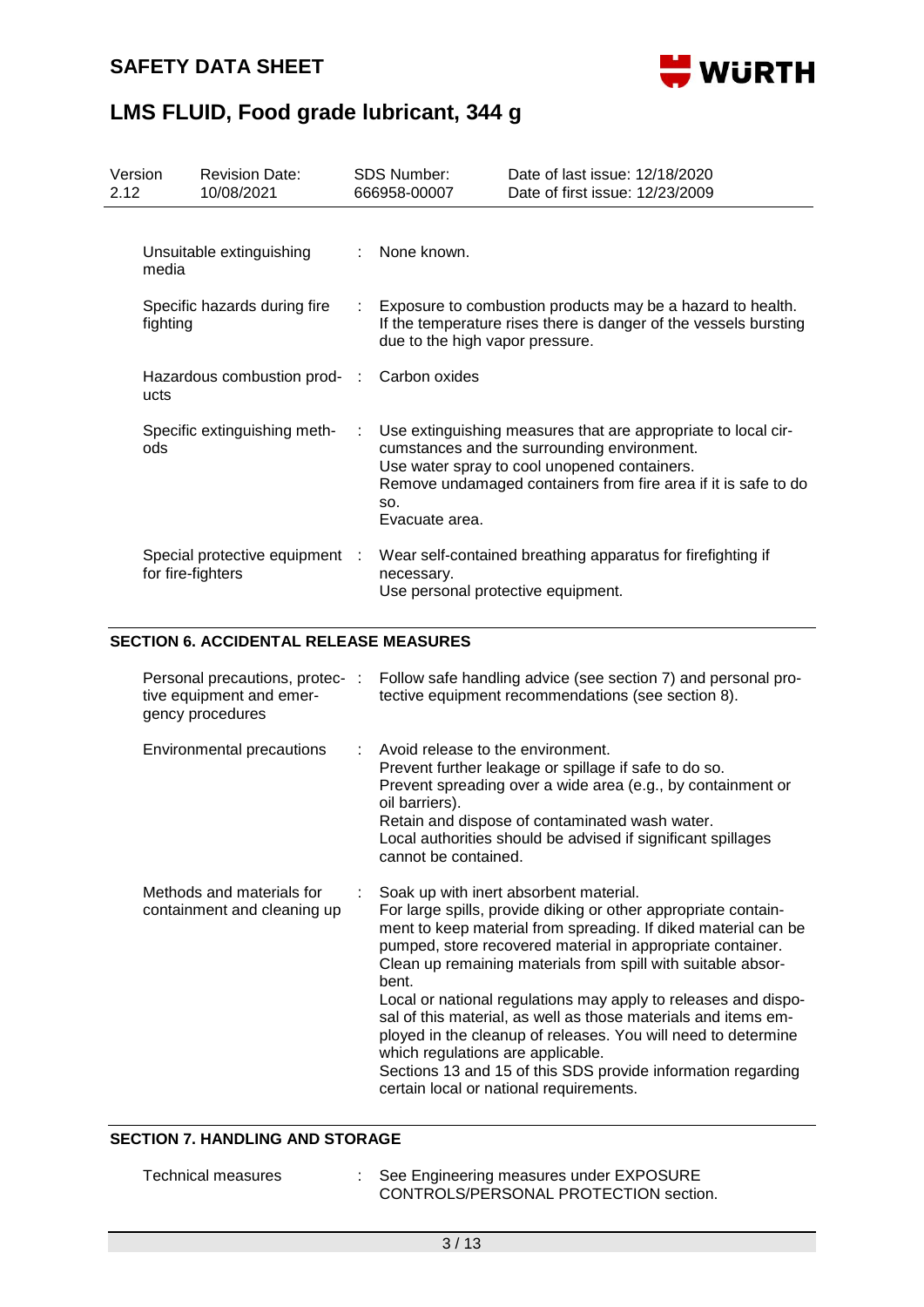# **SAFETY DATA SHEET**



# **LMS FLUID, Food grade lubricant, 344 g**

| Version<br>2.12 |                             | <b>Revision Date:</b><br>10/08/2021 |    | <b>SDS Number:</b><br>666958-00007                                                                                                                                                                                                                                                                                                          | Date of last issue: 12/18/2020<br>Date of first issue: 12/23/2009                                                                                 |  |
|-----------------|-----------------------------|-------------------------------------|----|---------------------------------------------------------------------------------------------------------------------------------------------------------------------------------------------------------------------------------------------------------------------------------------------------------------------------------------------|---------------------------------------------------------------------------------------------------------------------------------------------------|--|
|                 |                             | Local/Total ventilation             |    | Use only with adequate ventilation.                                                                                                                                                                                                                                                                                                         |                                                                                                                                                   |  |
|                 | Advice on safe handling     |                                     |    | Handle in accordance with good industrial hygiene and safety<br>practice, based on the results of the workplace exposure as-<br>sessment<br>Keep away from heat, hot surfaces, sparks, open flames and<br>other ignition sources. No smoking.<br>Take care to prevent spills, waste and minimize release to the<br>environment.             |                                                                                                                                                   |  |
|                 | Conditions for safe storage |                                     |    | Keep cool. Protect from sunlight.                                                                                                                                                                                                                                                                                                           | Keep in a cool, well-ventilated place.<br>Store in accordance with the particular national regulations.<br>Do not pierce or burn, even after use. |  |
|                 | Materials to avoid          |                                     | t. | Do not store with the following product types:<br>Self-reactive substances and mixtures<br>Organic peroxides<br>Oxidizing agents<br>Flammable solids<br>Pyrophoric liquids<br>Pyrophoric solids<br>Self-heating substances and mixtures<br>Substances and mixtures which in contact with water emit<br>flammable gases<br><b>Explosives</b> |                                                                                                                                                   |  |
|                 | perature                    | Recommended storage tem-            |    | 10 - 40 °C                                                                                                                                                                                                                                                                                                                                  |                                                                                                                                                   |  |

## **SECTION 8. EXPOSURE CONTROLS/PERSONAL PROTECTION**

| Components                    | CAS-No.   | Value type     | Control parame-      | <b>Basis</b> |
|-------------------------------|-----------|----------------|----------------------|--------------|
|                               |           | (Form of       | ters / Permissible   |              |
|                               |           | exposure)      | concentration        |              |
| White mineral oil (petroleum) | 8042-47-5 | TWA (Mist)     | 5 mg/ $m3$           | CA AB OEL    |
|                               |           | STEL (Mist)    | 10 mg/m $3$          | CA AB OEL    |
|                               |           | <b>TWAEV</b>   | $5 \text{ mg/m}^3$   | CA QC OEL    |
|                               |           | (Mist)         |                      |              |
|                               |           | STEV (Mist)    | 10 mg/m <sup>3</sup> | CA QC OEL    |
|                               |           | TWA (Mist)     | 1 mg/m $3$           | CA BC OEL    |
|                               |           | TWA (Inha-     | $5 \text{ mg/m}^3$   | <b>ACGIH</b> |
|                               |           | lable particu- |                      |              |
|                               |           | late matter)   |                      |              |

# **Ingredients with workplace control parameters**

**Engineering measures** : Ensure adequate ventilation, especially in confined areas. Minimize workplace exposure concentrations.

## **Personal protective equipment**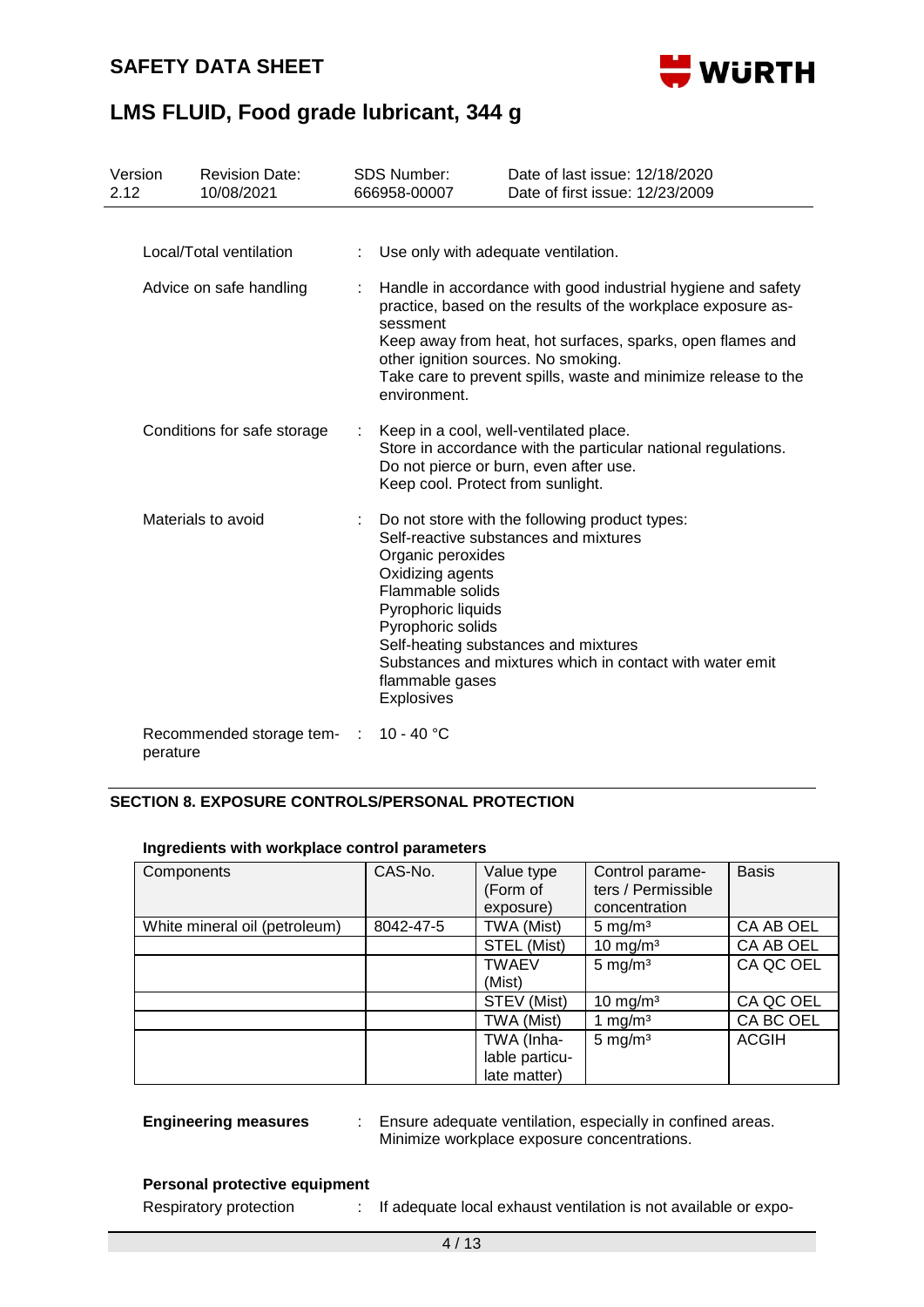

| Version<br>2.12 | <b>Revision Date:</b><br>10/08/2021                                  |  | <b>SDS Number:</b><br>666958-00007     | Date of last issue: 12/18/2020<br>Date of first issue: 12/23/2009                                                                                                                                                                                                                                                      |
|-----------------|----------------------------------------------------------------------|--|----------------------------------------|------------------------------------------------------------------------------------------------------------------------------------------------------------------------------------------------------------------------------------------------------------------------------------------------------------------------|
|                 |                                                                      |  |                                        | sure assessment demonstrates exposures outside the re-<br>commended guidelines, use respiratory protection.                                                                                                                                                                                                            |
|                 | Filter type                                                          |  |                                        | Combined particulates and organic vapor type                                                                                                                                                                                                                                                                           |
|                 | Hand protection<br>Material<br>Break through time<br>Glove thickness |  | Nitrile rubber<br>480 min<br>$0.45$ mm |                                                                                                                                                                                                                                                                                                                        |
|                 | Remarks                                                              |  | workday.                               | Choose gloves to protect hands against chemicals depending<br>on the concentration specific to place of work. For special<br>applications, we recommend clarifying the resistance to che-<br>micals of the aforementioned protective gloves with the glove<br>manufacturer. Wash hands before breaks and at the end of |
|                 | Eye protection                                                       |  | Safety glasses                         | Wear the following personal protective equipment:<br>Always wear eye protection when the potential for inadvertent<br>eye contact with the product cannot be excluded.<br>Please follow all applicable local/national requirements when<br>selecting protective measures for a specific workplace.                     |
|                 | Skin and body protection                                             |  |                                        | Skin should be washed after contact.                                                                                                                                                                                                                                                                                   |
|                 | Hygiene measures                                                     |  | king place.                            | If exposure to chemical is likely during typical use, provide<br>eye flushing systems and safety showers close to the wor-<br>When using do not eat, drink or smoke.<br>Wash contaminated clothing before re-use.                                                                                                      |

#### **SECTION 9. PHYSICAL AND CHEMICAL PROPERTIES**

| Appearance                                              | t. | Aerosol containing a compressed gas         |
|---------------------------------------------------------|----|---------------------------------------------|
| Propellant                                              |    | : Air                                       |
| Color                                                   | ÷. | colorless                                   |
| Odor                                                    | ÷  | odorless                                    |
| Odor Threshold                                          | ÷  | No data available                           |
| рH                                                      | t. | substance/mixture is non-soluble (in water) |
| Melting point/freezing point                            |    | : No data available                         |
| Initial boiling point and boiling $\therefore$ > 250 °C |    |                                             |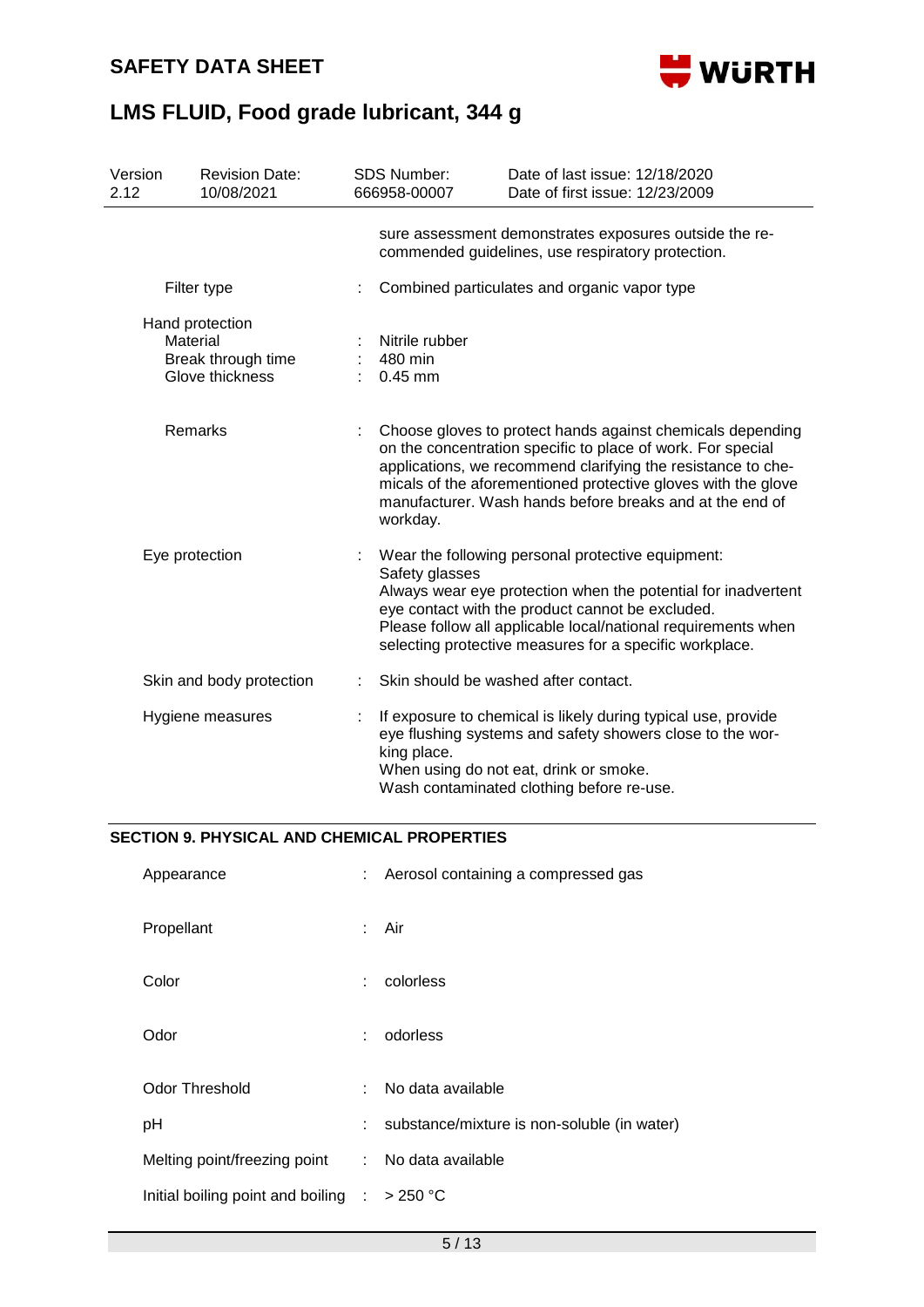

| 2.12 | Version         | <b>Revision Date:</b><br>10/08/2021                 |   | SDS Number:<br>666958-00007              | Date of last issue: 12/18/2020<br>Date of first issue: 12/23/2009 |
|------|-----------------|-----------------------------------------------------|---|------------------------------------------|-------------------------------------------------------------------|
|      | range           |                                                     |   |                                          |                                                                   |
|      | Flash point     |                                                     | t | Not applicable                           |                                                                   |
|      |                 | Evaporation rate                                    | ÷ | Not applicable                           |                                                                   |
|      |                 | Flammability (solid, gas)                           | ÷ |                                          | Not classified as a flammability hazard                           |
|      |                 | Upper explosion limit / Upper<br>flammability limit | ÷ | No data available                        |                                                                   |
|      |                 | Lower explosion limit / Lower<br>flammability limit | t | No data available                        |                                                                   |
|      |                 | Vapor pressure                                      | t | Not applicable                           |                                                                   |
|      |                 | Relative vapor density                              | ÷ | Not applicable                           |                                                                   |
|      | Density         |                                                     |   | 0.81 g/cm <sup>3</sup> (20 $^{\circ}$ C) |                                                                   |
|      | Solubility(ies) | Water solubility                                    |   | insoluble                                |                                                                   |
|      | octanol/water   | Partition coefficient: n-                           |   | Not applicable                           |                                                                   |
|      |                 | Autoignition temperature                            |   | 250 °C                                   |                                                                   |
|      |                 | Decomposition temperature                           |   | No data available                        |                                                                   |
|      | Viscosity       | Viscosity, kinematic                                |   | Not applicable                           |                                                                   |
|      |                 | <b>Explosive properties</b>                         | ÷ | Not explosive                            |                                                                   |
|      |                 | Oxidizing properties                                |   |                                          | The substance or mixture is not classified as oxidizing.          |
|      | Particle size   |                                                     |   | Not applicable                           |                                                                   |
|      |                 |                                                     |   |                                          |                                                                   |

## **SECTION 10. STABILITY AND REACTIVITY**

| Reactivity                              |      | Not classified as a reactivity hazard.                                                                                                         |
|-----------------------------------------|------|------------------------------------------------------------------------------------------------------------------------------------------------|
| Chemical stability                      |      | Stable under normal conditions.                                                                                                                |
| Possibility of hazardous reac-<br>tions | - 11 | If the temperature rises there is danger of the vessels bursting<br>due to the high vapor pressure.<br>Can react with strong oxidizing agents. |
| Conditions to avoid                     |      | None known.                                                                                                                                    |
| Incompatible materials                  |      | Oxidizing agents                                                                                                                               |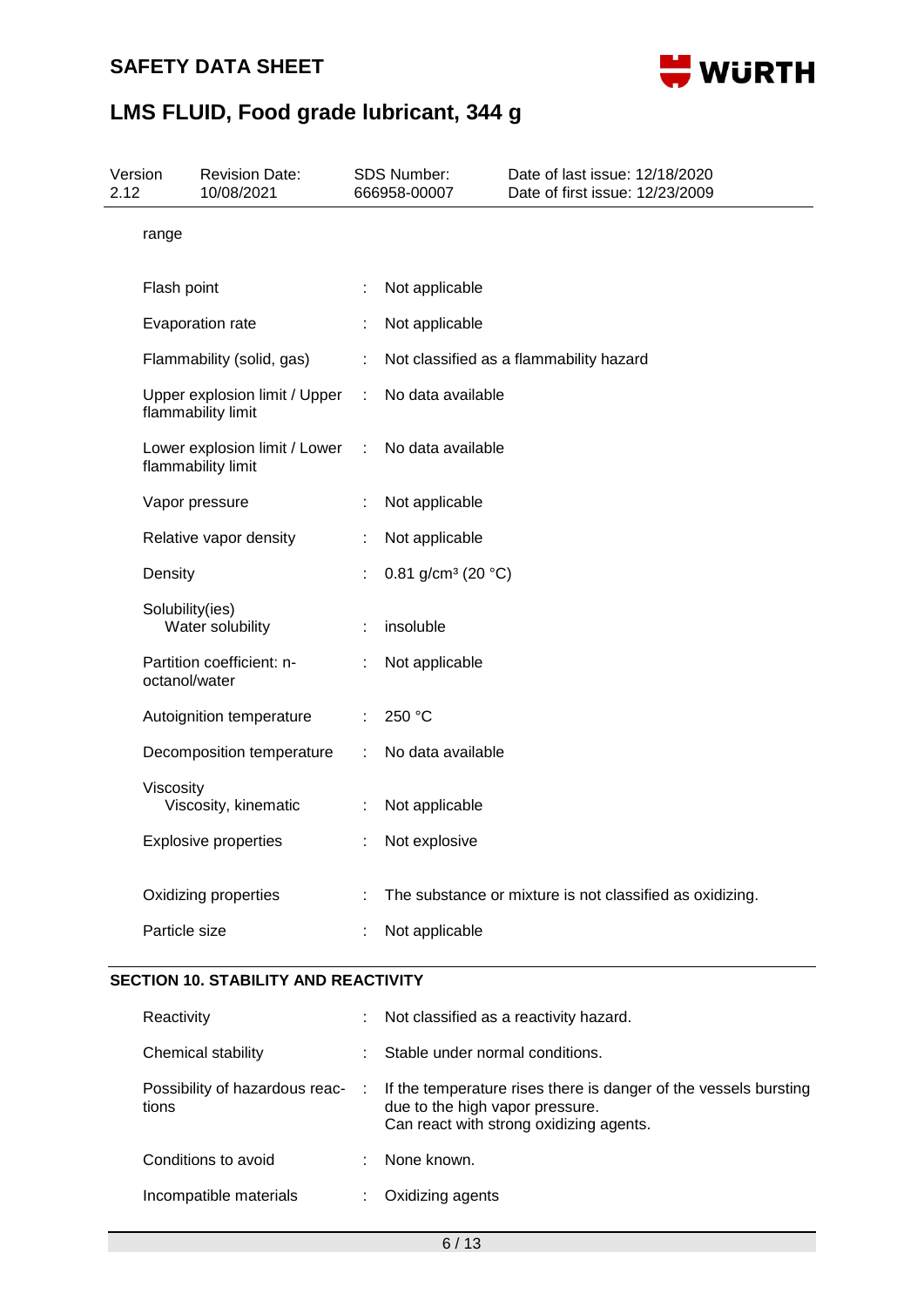# **SAFETY DATA SHEET**



# **LMS FLUID, Food grade lubricant, 344 g**

| Version<br>2.12         | <b>Revision Date:</b><br>10/08/2021                                                 |   | SDS Number:<br>666958-00007                                                                   | Date of last issue: 12/18/2020<br>Date of first issue: 12/23/2009 |  |  |  |  |  |
|-------------------------|-------------------------------------------------------------------------------------|---|-----------------------------------------------------------------------------------------------|-------------------------------------------------------------------|--|--|--|--|--|
| products                | Hazardous decomposition                                                             |   |                                                                                               | : No hazardous decomposition products are known.                  |  |  |  |  |  |
|                         | <b>SECTION 11. TOXICOLOGICAL INFORMATION</b>                                        |   |                                                                                               |                                                                   |  |  |  |  |  |
| Inhalation<br>Ingestion | Information on likely routes of exposure<br>Skin contact<br>Eye contact             |   |                                                                                               |                                                                   |  |  |  |  |  |
|                         | <b>Acute toxicity</b>                                                               |   |                                                                                               |                                                                   |  |  |  |  |  |
|                         | Not classified based on available information.                                      |   |                                                                                               |                                                                   |  |  |  |  |  |
|                         | <b>Components:</b>                                                                  |   |                                                                                               |                                                                   |  |  |  |  |  |
|                         | White mineral oil (petroleum):<br>Acute oral toxicity                               | ÷ | LD50 (Rat): $> 5,000$ mg/kg                                                                   |                                                                   |  |  |  |  |  |
|                         | Acute inhalation toxicity                                                           |   | $LC50$ (Rat): $> 5$ mg/l<br>Exposure time: 4 h<br>Test atmosphere: dust/mist<br>tion toxicity | Assessment: The substance or mixture has no acute inhala-         |  |  |  |  |  |
|                         | Acute dermal toxicity                                                               | ÷ | LD50 (Rabbit): $> 2,000$ mg/kg<br>toxicity                                                    | Assessment: The substance or mixture has no acute dermal          |  |  |  |  |  |
|                         | <b>Skin corrosion/irritation</b><br>Not classified based on available information.  |   |                                                                                               |                                                                   |  |  |  |  |  |
|                         | Components:                                                                         |   |                                                                                               |                                                                   |  |  |  |  |  |
|                         | White mineral oil (petroleum):                                                      |   |                                                                                               |                                                                   |  |  |  |  |  |
| Species<br>Result       |                                                                                     |   | Rabbit<br>No skin irritation                                                                  |                                                                   |  |  |  |  |  |
|                         | Serious eye damage/eye irritation<br>Not classified based on available information. |   |                                                                                               |                                                                   |  |  |  |  |  |
|                         | Components:                                                                         |   |                                                                                               |                                                                   |  |  |  |  |  |
|                         | White mineral oil (petroleum):                                                      |   |                                                                                               |                                                                   |  |  |  |  |  |
| Species<br>Result       |                                                                                     |   | Rabbit<br>No eye irritation                                                                   |                                                                   |  |  |  |  |  |

### **Respiratory or skin sensitization**

## **Skin sensitization**

Not classified based on available information.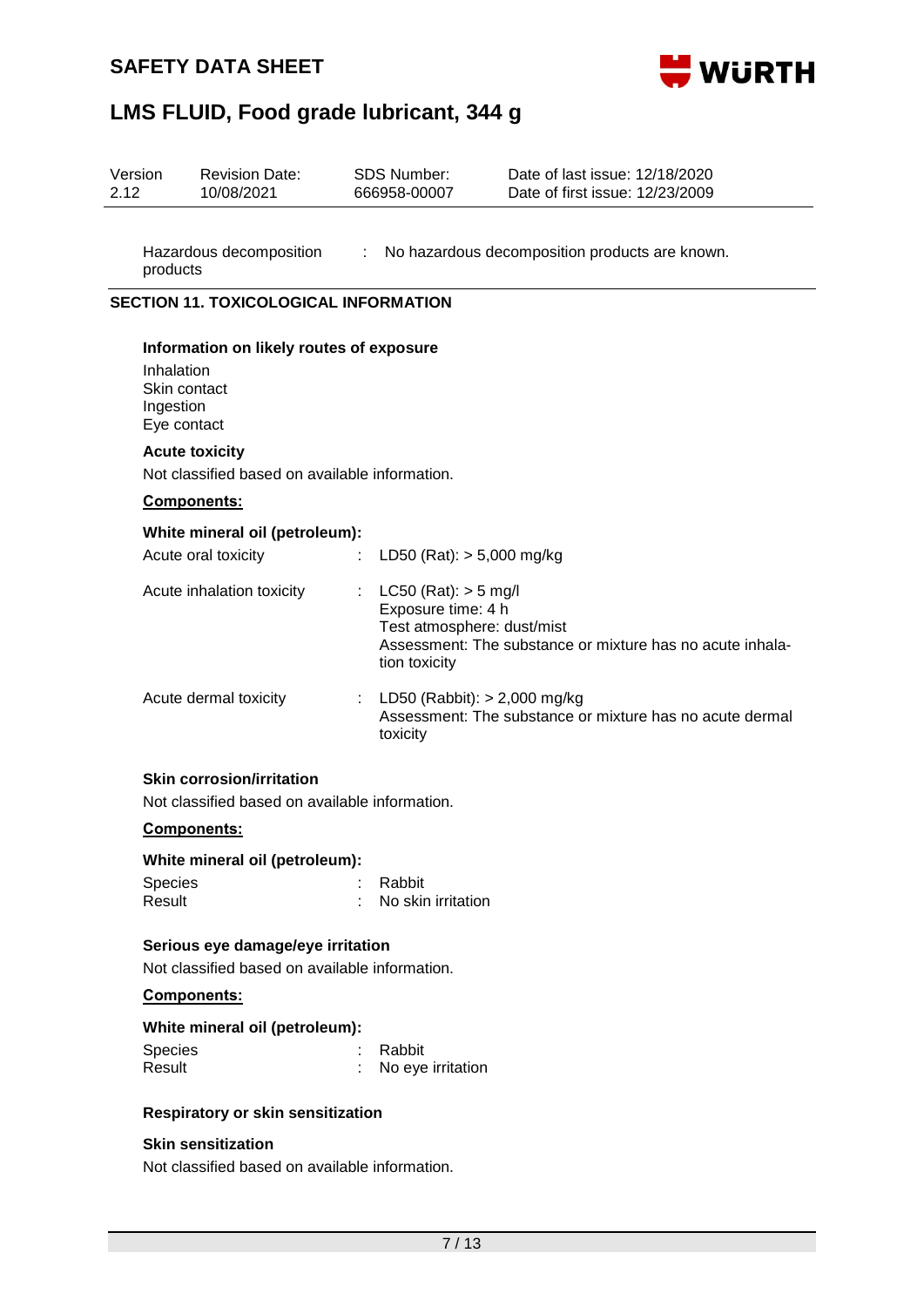

| Version<br>2.12 |                                               | <b>Revision Date:</b><br>10/08/2021                                                |  | <b>SDS Number:</b><br>666958-00007                                                          | Date of last issue: 12/18/2020<br>Date of first issue: 12/23/2009                                                                                            |  |  |  |
|-----------------|-----------------------------------------------|------------------------------------------------------------------------------------|--|---------------------------------------------------------------------------------------------|--------------------------------------------------------------------------------------------------------------------------------------------------------------|--|--|--|
|                 |                                               | <b>Respiratory sensitization</b><br>Not classified based on available information. |  |                                                                                             |                                                                                                                                                              |  |  |  |
|                 | Components:<br>White mineral oil (petroleum): |                                                                                    |  |                                                                                             |                                                                                                                                                              |  |  |  |
|                 |                                               |                                                                                    |  |                                                                                             |                                                                                                                                                              |  |  |  |
|                 | <b>Test Type</b><br>Species<br>Result         | Routes of exposure                                                                 |  | <b>Buehler Test</b><br>Skin contact<br>Guinea pig<br>negative                               |                                                                                                                                                              |  |  |  |
|                 |                                               | Germ cell mutagenicity<br>Not classified based on available information.           |  |                                                                                             |                                                                                                                                                              |  |  |  |
|                 |                                               | Components:                                                                        |  |                                                                                             |                                                                                                                                                              |  |  |  |
|                 |                                               | White mineral oil (petroleum):                                                     |  |                                                                                             |                                                                                                                                                              |  |  |  |
|                 |                                               | Genotoxicity in vitro                                                              |  | Result: negative                                                                            | Test Type: In vitro mammalian cell gene mutation test                                                                                                        |  |  |  |
|                 |                                               | Genotoxicity in vivo                                                               |  | cytogenetic assay)<br>Species: Mouse<br>Method: OECD Test Guideline 474<br>Result: negative | Test Type: Mammalian erythrocyte micronucleus test (in vivo<br>Application Route: Intraperitoneal injection<br>Remarks: Based on data from similar materials |  |  |  |
|                 |                                               | Carcinogenicity<br>Not classified based on available information.                  |  |                                                                                             |                                                                                                                                                              |  |  |  |
|                 |                                               | <b>Components:</b>                                                                 |  |                                                                                             |                                                                                                                                                              |  |  |  |
|                 | White mineral oil (petroleum):                |                                                                                    |  |                                                                                             |                                                                                                                                                              |  |  |  |
|                 | Species<br>Result                             | <b>Application Route</b><br>Exposure time                                          |  | Rat<br>Ingestion<br>24 Months<br>negative                                                   |                                                                                                                                                              |  |  |  |
|                 |                                               | <b>Reproductive toxicity</b><br>Not classified based on available information.     |  |                                                                                             |                                                                                                                                                              |  |  |  |
|                 |                                               | Components:                                                                        |  |                                                                                             |                                                                                                                                                              |  |  |  |
|                 |                                               | White mineral oil (petroleum):                                                     |  |                                                                                             |                                                                                                                                                              |  |  |  |
|                 |                                               | Effects on fertility                                                               |  | Species: Rat<br>Application Route: Skin contact<br>Result: negative                         | Test Type: One-generation reproduction toxicity study                                                                                                        |  |  |  |
|                 |                                               | Effects on fetal development                                                       |  | Species: Rat<br>Application Route: Ingestion<br>Result: negative                            | Test Type: Embryo-fetal development                                                                                                                          |  |  |  |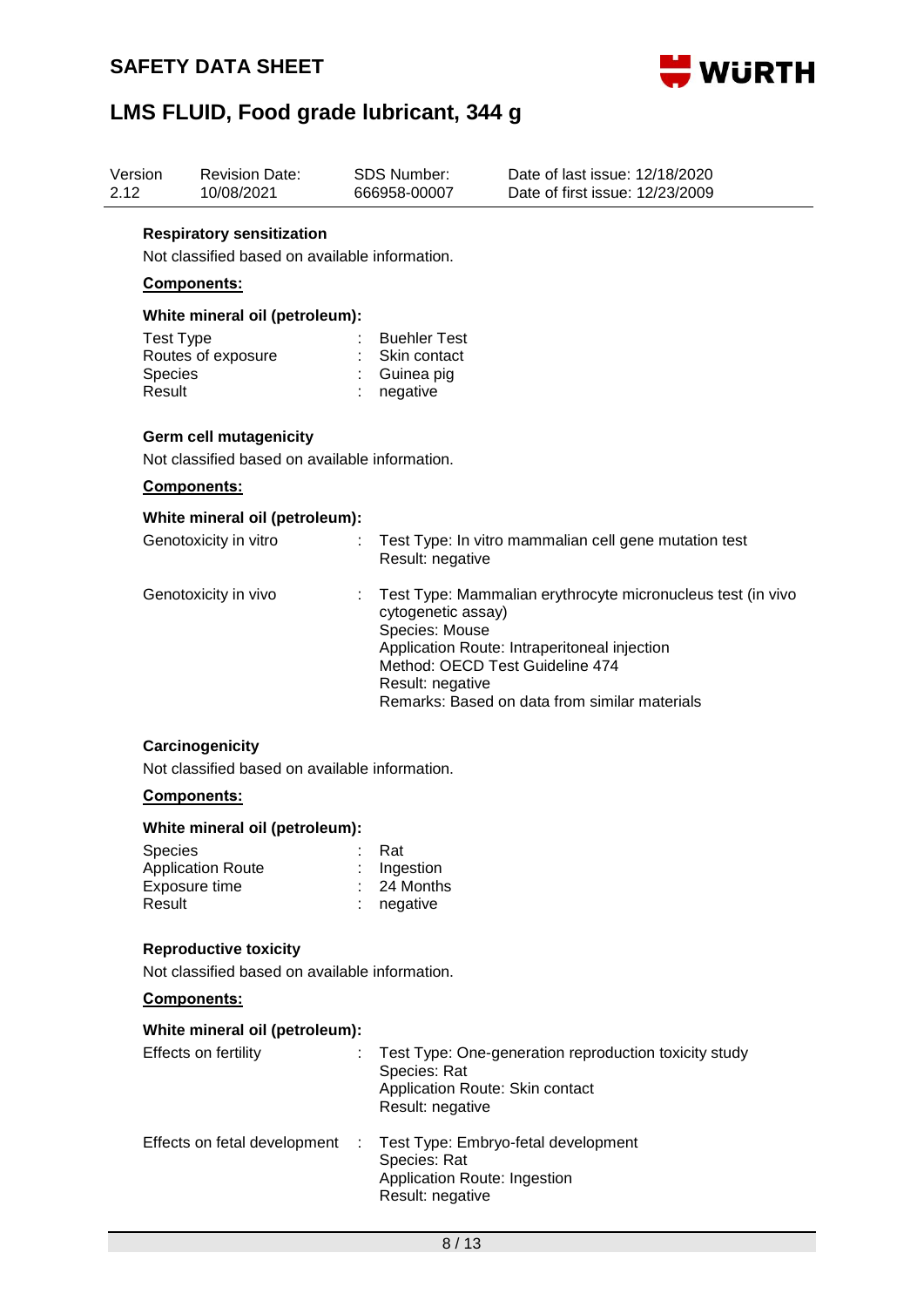

| Version | <b>Revision Date:</b> | SDS Number:  | Date of last issue: 12/18/2020  |
|---------|-----------------------|--------------|---------------------------------|
| 2.12    | 10/08/2021            | 666958-00007 | Date of first issue: 12/23/2009 |
|         |                       |              |                                 |

#### **STOT-single exposure**

Not classified based on available information.

#### **STOT-repeated exposure**

Not classified based on available information.

#### **Repeated dose toxicity**

#### **Components:**

#### **White mineral oil (petroleum):**

| <b>Species</b>                                                                        | Rat                                                                                                       |
|---------------------------------------------------------------------------------------|-----------------------------------------------------------------------------------------------------------|
| <b>LOAEL</b>                                                                          | $>$ 160 mg/kg                                                                                             |
| <b>Application Route</b>                                                              | Ingestion                                                                                                 |
| Exposure time                                                                         | 90 Days                                                                                                   |
| <b>Species</b><br><b>LOAEL</b><br><b>Application Route</b><br>Exposure time<br>Method | Rat<br>$\therefore$ >= 1 mg/l<br>inhalation (dust/mist/fume)<br>4 Weeks<br><b>OECD Test Guideline 412</b> |

#### **Aspiration toxicity**

Not classified based on available information.

#### **Components:**

### **White mineral oil (petroleum):**

The substance or mixture is known to cause human aspiration toxicity hazards or has to be regarded as if it causes a human aspiration toxicity hazard.

## **SECTION 12. ECOLOGICAL INFORMATION**

#### **Ecotoxicity**

#### **Components:**

#### **White mineral oil (petroleum):**

| Toxicity to fish                         |   | : LC50 (Oncorhynchus mykiss (rainbow trout)): $> 100$ mg/l<br>Exposure time: 96 h<br>Method: OECD Test Guideline 203                    |
|------------------------------------------|---|-----------------------------------------------------------------------------------------------------------------------------------------|
| aquatic invertebrates                    |   | Toxicity to daphnia and other : EC50 (Daphnia magna (Water flea)): > 100 mg/l<br>Exposure time: 48 h<br>Method: OECD Test Guideline 202 |
| Toxicity to algae/aquatic<br>plants      |   | NOEC (Pseudokirchneriella subcapitata (green algae)): 100<br>mq/l<br>Exposure time: 72 h<br>Method: OECD Test Guideline 201             |
| Toxicity to fish (Chronic tox-<br>icity) | ÷ | NOEC (Oncorhynchus mykiss (rainbow trout)): 1,000 mg/l<br>Exposure time: 28 d                                                           |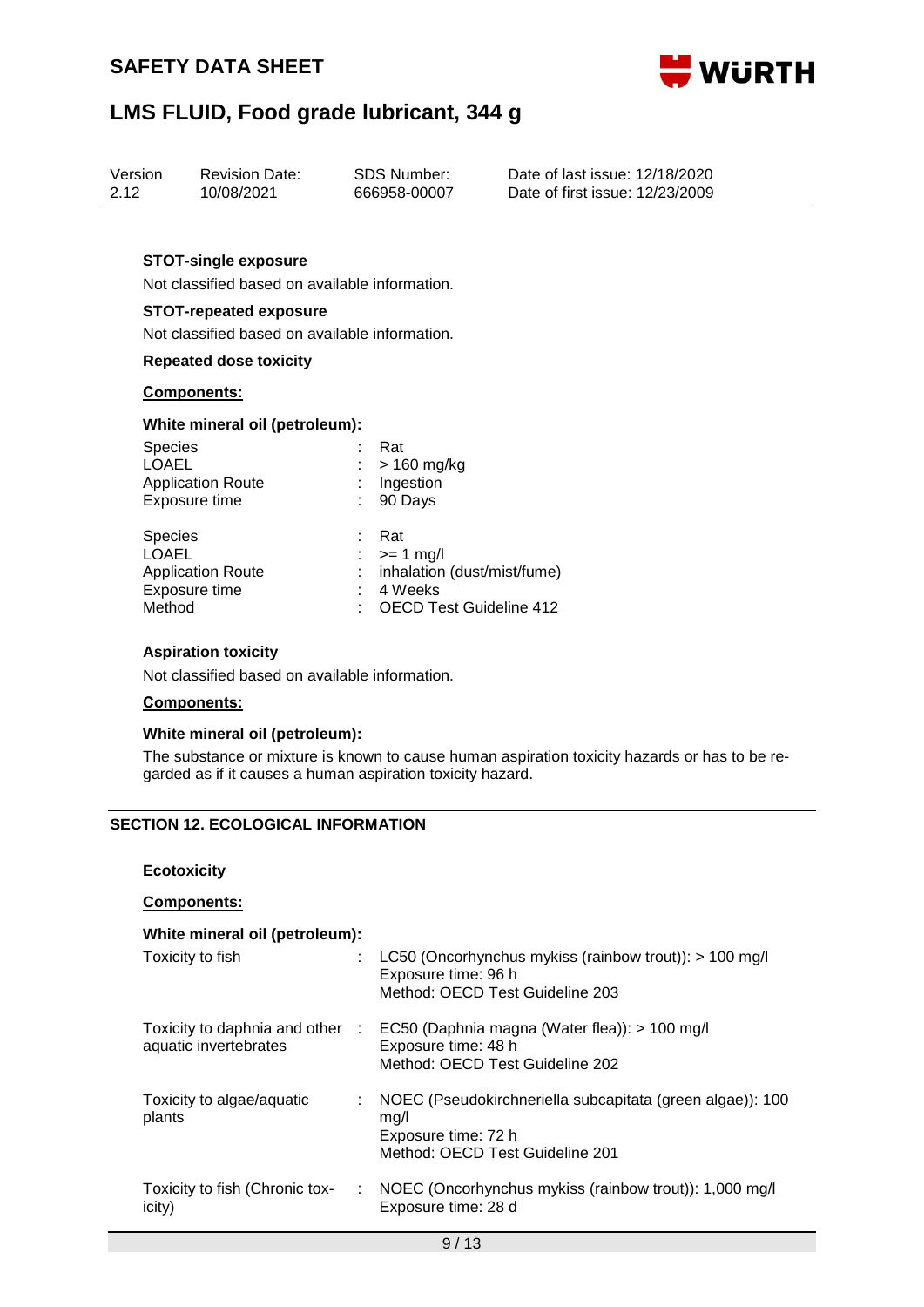

| Version<br>2.12 |              | <b>Revision Date:</b><br>10/08/2021                              | <b>SDS Number:</b><br>666958-00007                                                | Date of last issue: 12/18/2020<br>Date of first issue: 12/23/2009                                 |
|-----------------|--------------|------------------------------------------------------------------|-----------------------------------------------------------------------------------|---------------------------------------------------------------------------------------------------|
|                 | ic toxicity) | Toxicity to daphnia and other :<br>aquatic invertebrates (Chron- | Exposure time: 21 d                                                               | NOEC (Daphnia magna (Water flea)): 1,000 mg/l                                                     |
|                 |              | <b>Persistence and degradability</b>                             |                                                                                   |                                                                                                   |
|                 | Components:  |                                                                  |                                                                                   |                                                                                                   |
|                 |              | White mineral oil (petroleum):                                   |                                                                                   |                                                                                                   |
|                 |              | Biodegradability                                                 | Result: Not readily biodegradable.<br>Biodegradation: 31 %<br>Exposure time: 28 d |                                                                                                   |
|                 |              | <b>Bioaccumulative potential</b><br>No data available            |                                                                                   |                                                                                                   |
|                 |              | <b>Mobility in soil</b><br>No data available                     |                                                                                   |                                                                                                   |
|                 |              | Other adverse effects<br>No data available                       |                                                                                   |                                                                                                   |
|                 |              | <b>SECTION 13. DISPOSAL CONSIDERATIONS</b>                       |                                                                                   |                                                                                                   |
|                 |              | <b>Disposal methods</b>                                          |                                                                                   |                                                                                                   |
|                 |              | Waste from residues                                              |                                                                                   | Dispose of in accordance with local regulations.                                                  |
|                 |              | Contaminated packaging                                           |                                                                                   | Empty containers should be taken to an approved waste<br>handling site for recycling or disposal. |

# If not otherwise specified: Dispose of as unused product. Please ensure aerosol cans are sprayed completely empty (including propellant)

## **SECTION 14. TRANSPORT INFORMATION**

## **International Regulations**

| UN number                               | <b>UN 1950</b>               |
|-----------------------------------------|------------------------------|
| Proper shipping name                    | <b>AEROSOLS</b>              |
| Class                                   | 2.2                          |
| Packing group                           | Not assigned by regulation   |
| Labels                                  | 2.2                          |
| <b>IATA-DGR</b>                         |                              |
| UN/ID No.                               | <b>UN 1950</b>               |
| Proper shipping name                    | Aerosols, non-flammable      |
| Class                                   | 2.2                          |
| Packing group                           | Not assigned by regulation   |
| Labels                                  | Non-flammable, non-toxic Gas |
| Packing instruction (cargo<br>aircraft) | 203                          |
|                                         |                              |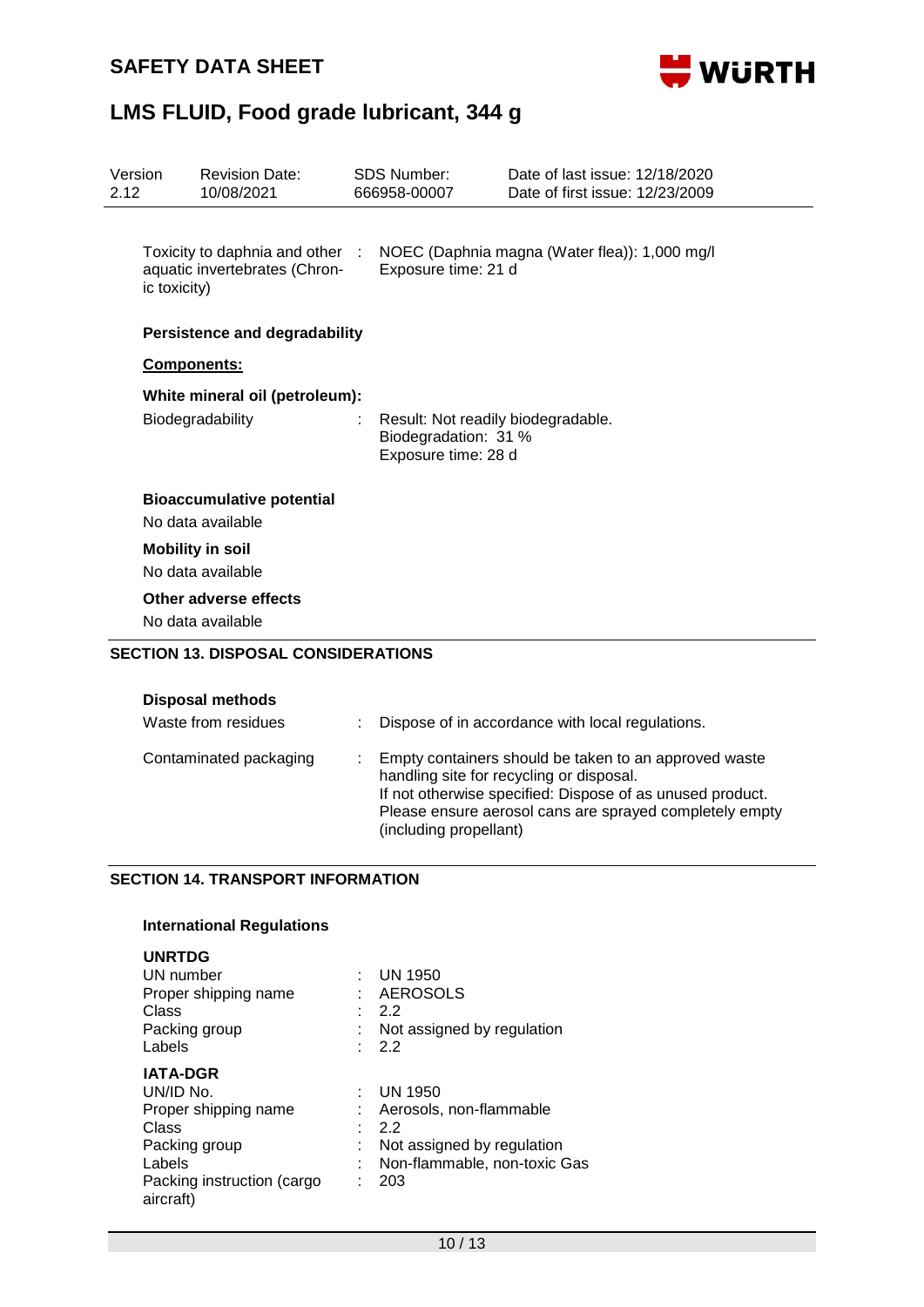

| Version<br><b>Revision Date:</b><br>10/08/2021<br>2.12 |                                                       | <b>SDS Number:</b><br>666958-00007                              | Date of last issue: 12/18/2020<br>Date of first issue: 12/23/2009 |
|--------------------------------------------------------|-------------------------------------------------------|-----------------------------------------------------------------|-------------------------------------------------------------------|
|                                                        | Packing instruction (passen-<br>ger aircraft)         | 203                                                             |                                                                   |
|                                                        | <b>IMDG-Code</b><br>UN number<br>Proper shipping name | UN 1950<br>: AEROSOLS                                           |                                                                   |
| Class<br>Labels                                        | Packing group<br>EmS Code<br>Marine pollutant         | : 2.2<br>Not assigned by regulation<br>2.2<br>$F-D$ , S-U<br>no |                                                                   |

#### **Transport in bulk according to Annex II of MARPOL 73/78 and the IBC Code**

Not applicable for product as supplied.

#### **Domestic regulation**

| <b>TDG</b><br>UN number<br>Proper shipping name                         | UN 1950<br>: AEROSOLS                                |
|-------------------------------------------------------------------------|------------------------------------------------------|
| Class<br>Packing group<br>Labels<br><b>ERG Code</b><br>Marine pollutant | .22<br>Not assigned by regulation<br>22<br>126<br>no |

#### **Special precautions for user**

The transport classification(s) provided herein are for informational purposes only, and solely based upon the properties of the unpackaged material as it is described within this Safety Data Sheet. Transportation classifications may vary by mode of transportation, package sizes, and variations in regional or country regulations.

### **SECTION 15. REGULATORY INFORMATION**

#### **The ingredients of this product are reported in the following inventories:**

| <b>DSL</b> | All chemical substances in this product comply with the CEPA |
|------------|--------------------------------------------------------------|
|            | 1999 and NSNR and are on or exempt from listing on the       |
|            | Canadian Domestic Substances List (DSL).                     |

#### **SECTION 16. OTHER INFORMATION**

#### **Full text of other abbreviations**

| <b>ACGIH</b>                   |    | USA. ACGIH Threshold Limit Values (TLV)                                                                                                             |
|--------------------------------|----|-----------------------------------------------------------------------------------------------------------------------------------------------------|
| CA AB OEL                      |    | Canada. Alberta, Occupational Health and Safety Code (table<br>$2:$ OEL)                                                                            |
| CA BC OEL                      |    | Canada. British Columbia OEL                                                                                                                        |
| CA QC OEL                      |    | : Québec. Regulation respecting occupational health and safe-<br>ty, Schedule 1, Part 1: Permissible exposure values for air-<br>borne contaminants |
| ACGIH / TWA<br>CA AB OEL / TWA | ÷. | 8-hour, time-weighted average<br>: 8-hour Occupational exposure limit                                                                               |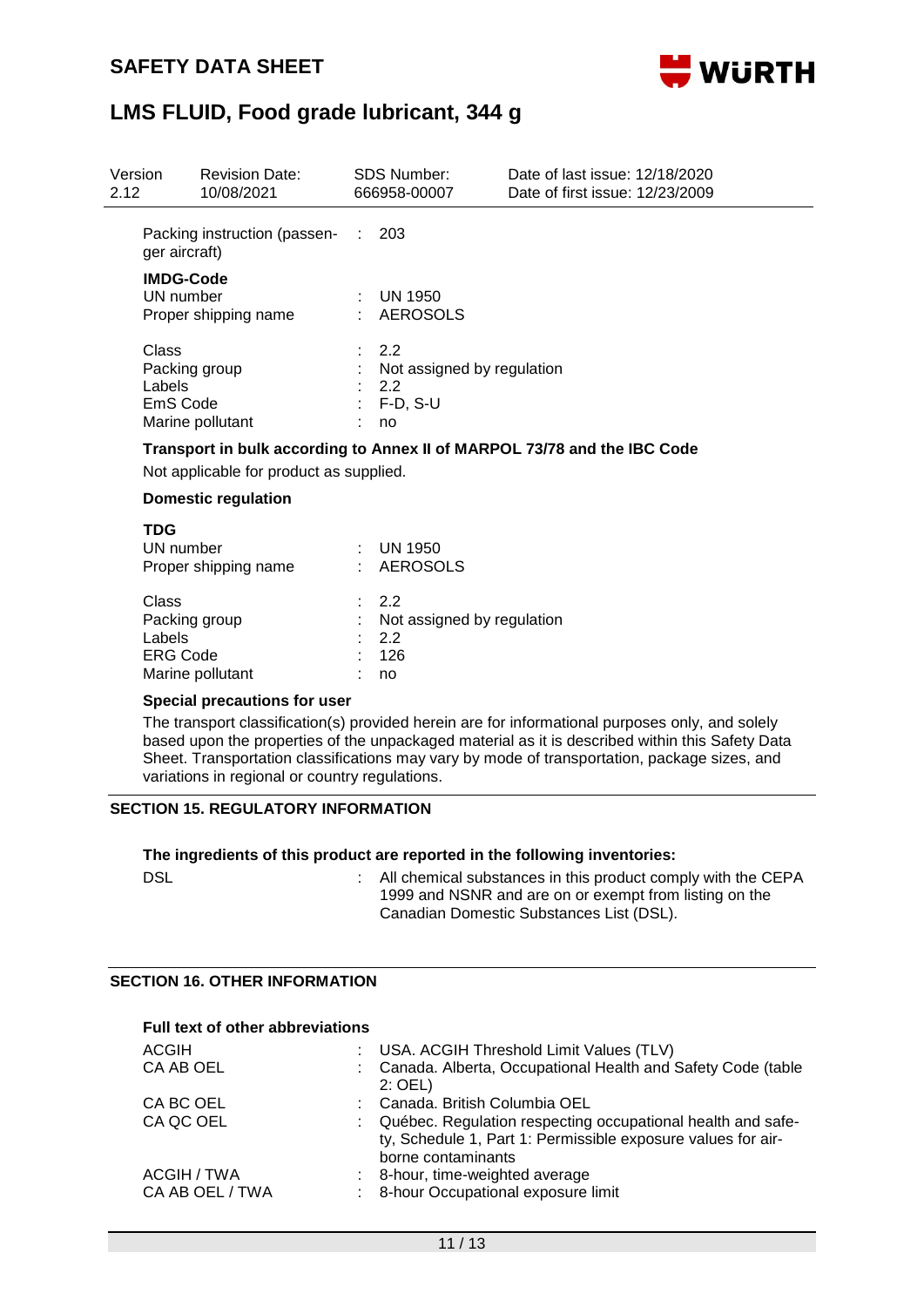

| Version | <b>Revision Date:</b>               | SDS Number:                               | Date of last issue: 12/18/2020          |
|---------|-------------------------------------|-------------------------------------------|-----------------------------------------|
| 2.12    | 10/08/2021                          | 666958-00007                              | Date of first issue: 12/23/2009         |
|         | CA AB OEL / STEL<br>CA BC OEL / TWA | $\therefore$ 8-hour time weighted average | : 15-minute occupational exposure limit |

| CA BC OEL / TWA   | : 8-hour time weighted average         |
|-------------------|----------------------------------------|
| CA QC OEL / TWAEV | : Time-weighted average exposure value |
| CA QC OEL / STEV  | : Short-term exposure value            |

AIIC - Australian Inventory of Industrial Chemicals; ANTT - National Agency for Transport by Land of Brazil; ASTM - American Society for the Testing of Materials; bw - Body weight; CMR - Carcinogen, Mutagen or Reproductive Toxicant; DIN - Standard of the German Institute for Standardisation; DSL - Domestic Substances List (Canada); ECx - Concentration associated with x% response; ELx - Loading rate associated with x% response; EmS - Emergency Schedule; ENCS - Existing and New Chemical Substances (Japan); ErCx - Concentration associated with x% growth rate response; ERG - Emergency Response Guide; GHS - Globally Harmonized System; GLP - Good Laboratory Practice; IARC - International Agency for Research on Cancer; IATA - International Air Transport Association; IBC - International Code for the Construction and Equipment of Ships carrying Dangerous Chemicals in Bulk; IC50 - Half maximal inhibitory concentration; ICAO - International Civil Aviation Organization; IECSC - Inventory of Existing Chemical Substances in China; IMDG - International Maritime Dangerous Goods; IMO - International Maritime Organization; ISHL - Industrial Safety and Health Law (Japan); ISO - International Organisation for Standardization; KECI - Korea Existing Chemicals Inventory; LC50 - Lethal Concentration to 50 % of a test population; LD50 - Lethal Dose to 50% of a test population (Median Lethal Dose); MARPOL - International Convention for the Prevention of Pollution from Ships; n.o.s. - Not Otherwise Specified; Nch - Chilean Norm; NO(A)EC - No Observed (Adverse) Effect Concentration; NO(A)EL - No Observed (Adverse) Effect Level; NOELR - No Observable Effect Loading Rate; NOM - Official Mexican Norm; NTP - National Toxicology Program; NZIoC - New Zealand Inventory of Chemicals; OECD - Organization for Economic Co-operation and Development; OPPTS - Office of Chemical Safety and Pollution Prevention; PBT - Persistent, Bioaccumulative and Toxic substance; PICCS - Philippines Inventory of Chemicals and Chemical Substances; (Q)SAR - (Quantitative) Structure Activity Relationship; REACH - Regulation (EC) No 1907/2006 of the European Parliament and of the Council concerning the Registration, Evaluation, Authorisation and Restriction of Chemicals; SADT - Self-Accelerating Decomposition Temperature; SDS - Safety Data Sheet; TCSI - Taiwan Chemical Substance Inventory; TDG - Transportation of Dangerous Goods; TECI - Thailand Existing Chemicals Inventory; TSCA - Toxic Substances Control Act (United States); UN - United Nations; UNRTDG - United Nations Recommendations on the Transport of Dangerous Goods; vPvB - Very Persistent and Very Bioaccumulative; WHMIS - Workplace Hazardous Materials Information System

| Sources of key data used to<br>compile the Material Safety<br>Data Sheet | Internal technical data, data from raw material SDSs, OECD<br>eChem Portal search results and European Chemicals Agen-<br>cy, http://echa.europa.eu/ |
|--------------------------------------------------------------------------|------------------------------------------------------------------------------------------------------------------------------------------------------|
| <b>Revision Date</b><br>Date format                                      | 10/08/2021<br>mm/dd/yyyy                                                                                                                             |

The information provided in this Safety Data Sheet is correct to the best of our knowledge, information and belief at the date of its publication. The information is designed only as a guidance for safe handling, use, processing, storage, transportation, disposal and release and shall not be considered a warranty or quality specification of any type. The information provided relates only to the specific material identified at the top of this SDS and may not be valid when the SDS material is used in combination with any other materials or in any process, unless specified in the text. Material users should review the information and recommendations in the specific context of their intended manner of handling, use, processing and storage, including an assessment of the appropriateness of the SDS material in the user's end product, if applicable.